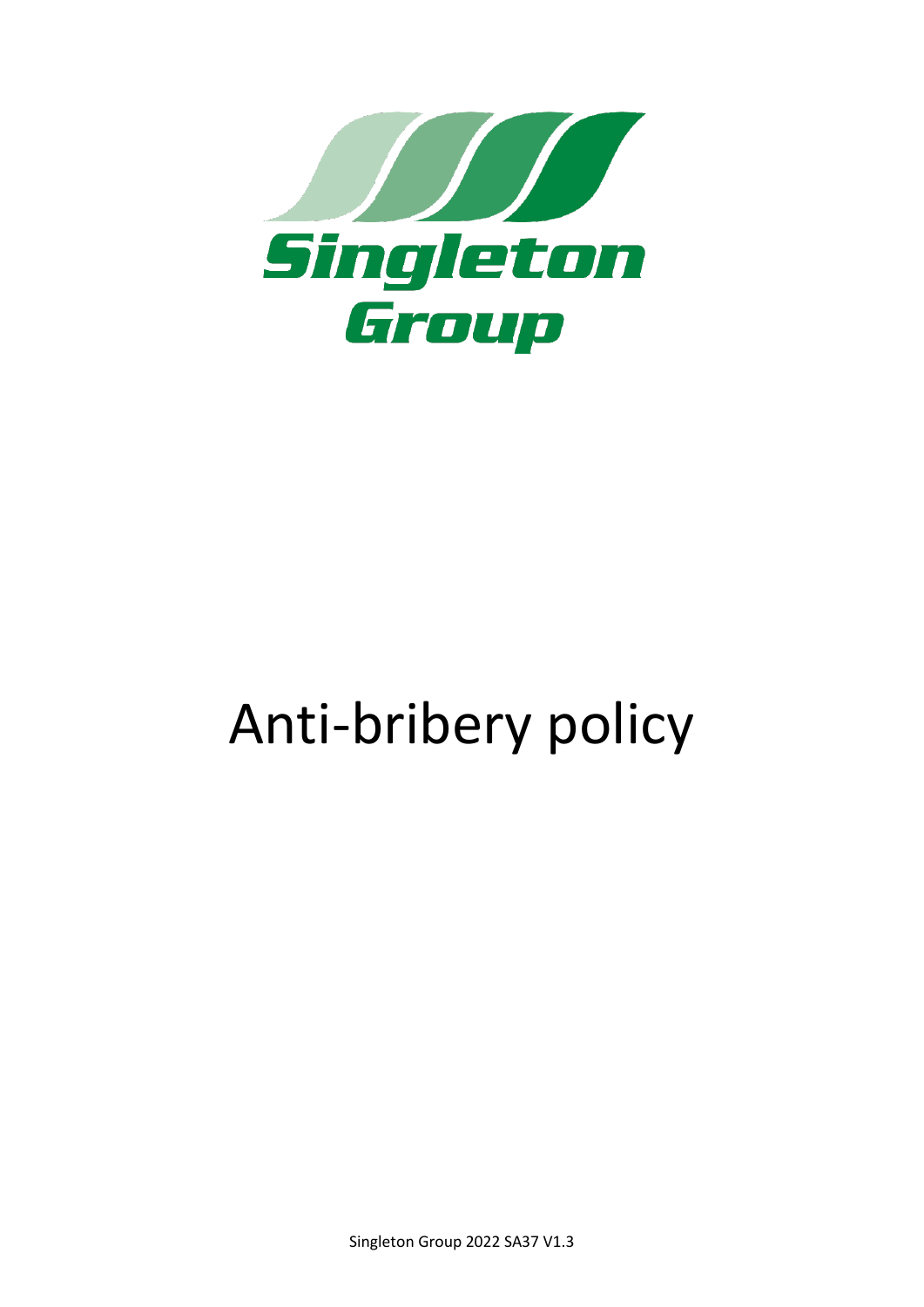## **Introduction**

One of the Company's core values is to uphold responsible and fair business practices. It is committed to promoting and maintaining the highest level of ethical standards in relation to all of its business activities. Its reputation for maintaining lawful business practices is of paramount importance and this Policy is designed to preserve these values. The Company therefore has a zero tolerance policy towards bribery and corruption and is committed to acting fairly and with integrity in all of its business dealings and relationships and implementing and enforcing effective systems to counter bribery.

## **Purpose and scope of Policy**

This Policy sets out the Company's position on any form of bribery and corruption and provides guidelines aimed at:

- Ensuring compliance with anti-bribery laws, rules and regulations, not just within the UK but in any other country within which the Company may carry out its business or in relation to which its business may be connected
- Enabling employees and persons associated with the Company to understand the risks associated with bribery and to encourage them to be vigilant and effectively recognise, prevent and report any wrongdoing, whether by themselves or others
- Providing suitable and secure reporting and communication channels and ensuring that any information that is reported is properly and effectively dealt with
- Creating and maintaining a rigorous and effective framework for dealing with any suspected instances of bribery or corruption

This Policy applies to all permanent and temporary employees of the Company (including any of its intermediaries, subsidiaries or associated companies). It also applies to any individual or corporate entity, associated with the Company or who performs functions in relation to, or for and on behalf of, the Company, including, but not limited to, directors, agency workers, casual workers, contractors, consultants, seconded staff, agents, suppliers and sponsors ("associated persons"). All employees and associated persons are expected to adhere to the principles set out in this Policy.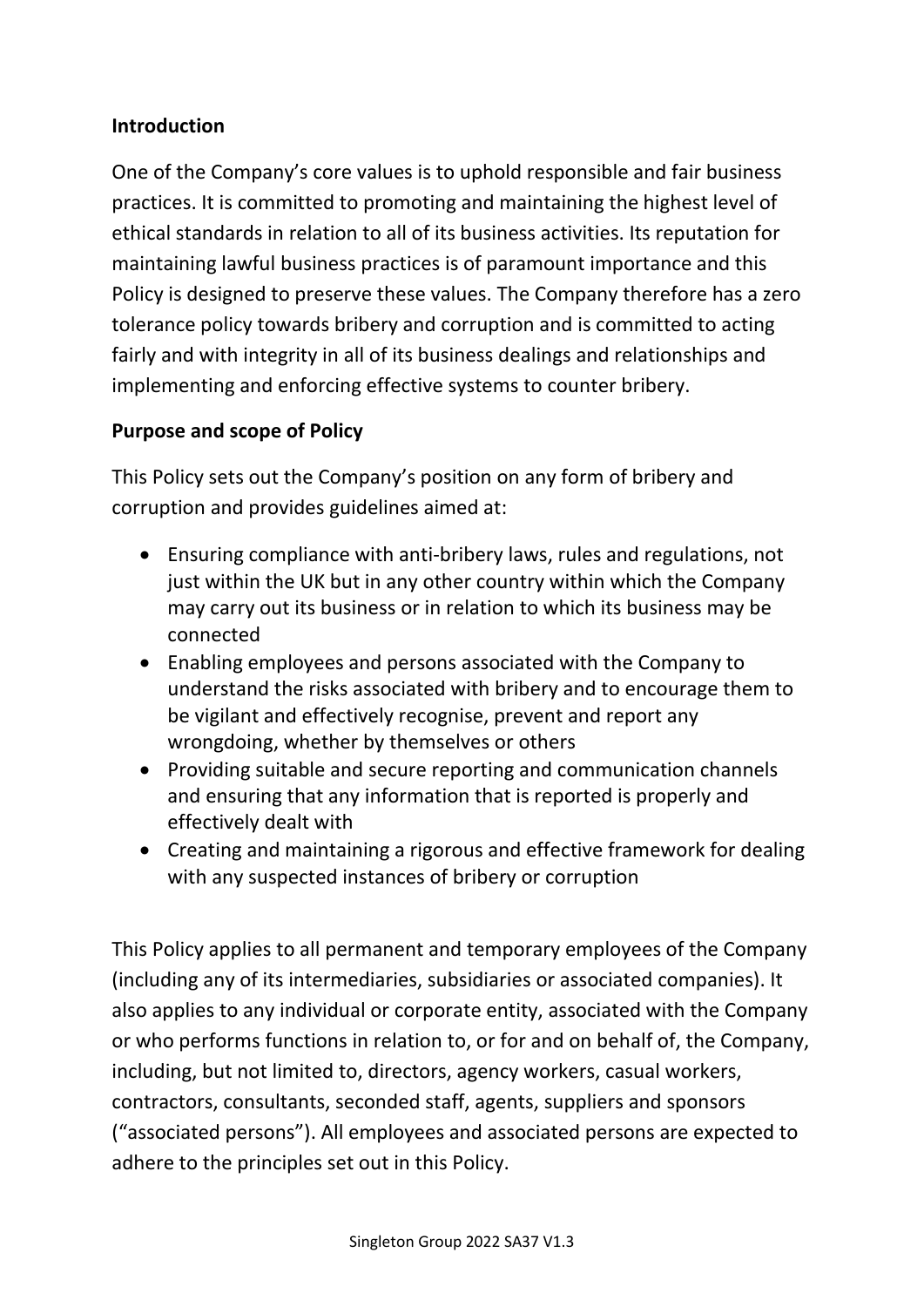# **Legal obligations**

The UK legislation on which this Policy is based is the Bribery Act 2010. A bribe is an inducement or reward offered, promised or provided in order to gain any commercial, contractual, regulatory or personal advantage.

It is an offence in the UK to:

- Offer, promise or give a financial or other advantage to another person (i.e. bribe a person), whether within the UK or abroad, with the intention of inducing or rewarding improper conduct
- Request, agree to receive or accept a financial or other advantage (i.e. receive a bribe) for or in relation to improper conduct
- Bribe a foreign public official

You can be held personally liable for any such offence.

It is also an offence in the UK for an employee, or an associated person, to bribe another person in the course of doing business, intending either to obtain or retain business, or to obtain or retain an advantage in the conduct of business, for the Company. The Company can be liable for this offence where it has failed to prevent such bribery by associated persons. As well as an unlimited fine it could suffer substantial reputational damage.

### **Policy statement**

All employees and associated persons are required to:

- Comply with any anti-bribery and anti-corruption legislation that applies in any jurisdiction in any part of the world in which they might be expected to conduct business
- Act honestly, responsibly and with integrity
- Safeguard and uphold the Company's core values by operating in an ethical, professional and lawful manner at all times

Bribery of any kind is strictly prohibited. Under no circumstances should any provision be made, money set aside or accounts created for the purposes of facilitating the payment or receipt of a bribe.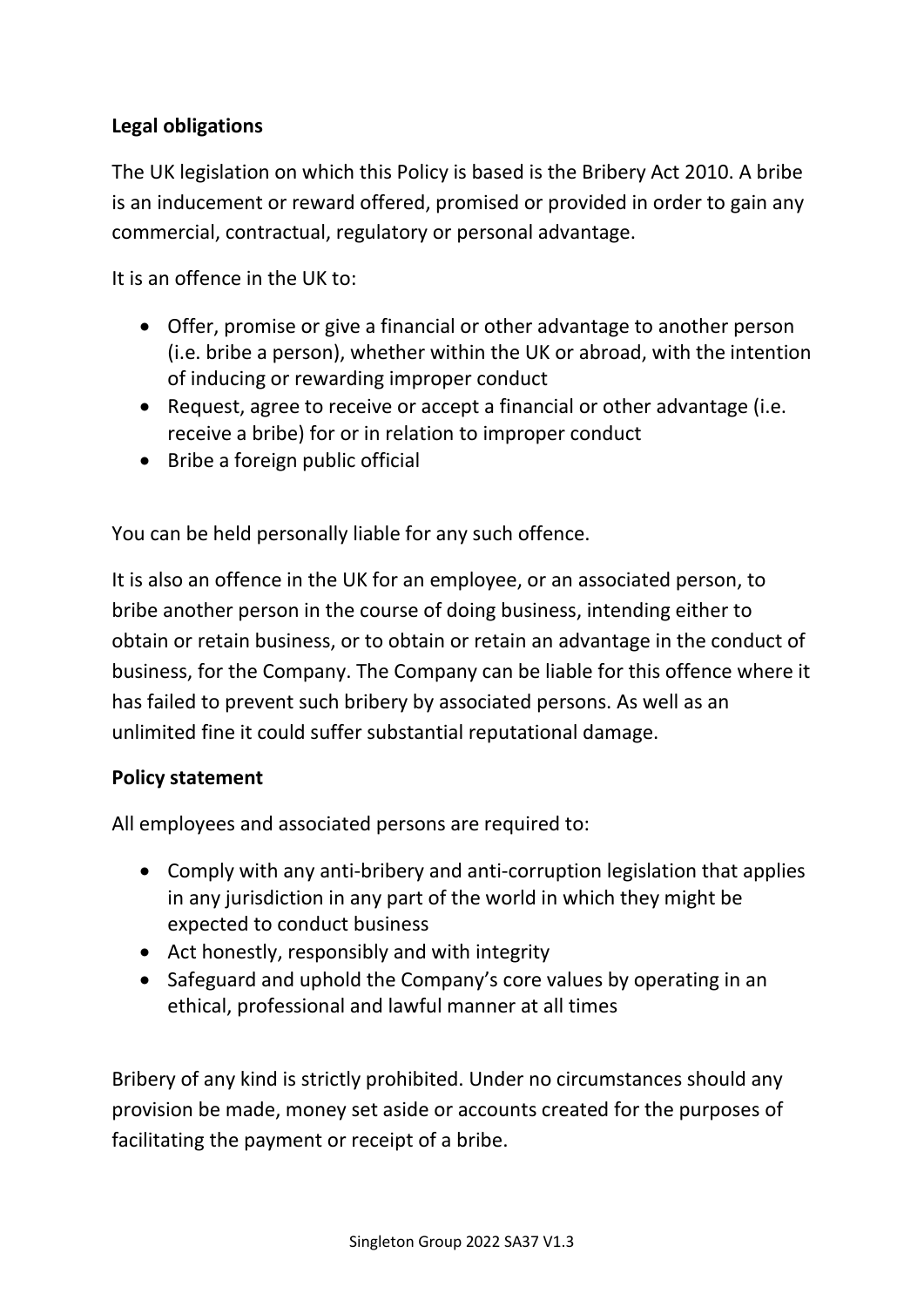The Company recognises that industry practices may vary from country to country or from culture to culture. What is considered unacceptable in one place may be normal or usual practice in another. Nevertheless, a strict adherence to the guidelines set out in this Policy is expected of all employees and associated persons at all times. If in doubt as to what might amount to bribery or what might constitute a breach of this Policy, refer the matter to your line manager.

For the Company's rules and procedures in relation to the receipt of business gifts from third parties and corporate hospitality offered to or received from third parties, please refer to the Company's Gifts Policy below. They form part of the Company's zero tolerance policy towards bribery and they should be read in conjunction with this Policy.

The giving of business gifts to clients, customers, contractors and suppliers is not prohibited provided the following requirements are met:

- The gift is not made with the intention of influencing a third party to obtain or retain business or a business advantage, or to reward the provision or retention of business or a business advantage
- It complies with local laws
- It is given in the Company's name, not in the giver's personal name
- It does not include cash or a cash equivalent (such as gift vouchers)
- It is of an appropriate and reasonable type and value and given at an appropriate time
- It is given openly, not secretly
- It is approved in advance by the owner of the Company

In summary, it is not acceptable to give, promise to give, or offer, a payment, gift or hospitality with the expectation or hope that a business advantage will be received, or to reward a business advantage already given, or to accept a payment, gift or hospitality from a third party that you know or suspect is offered or provided with the expectation that it will obtain a business advantage for them.

Any payment or gift to a public official or other person to secure or accelerate the prompt or proper performance of a routine government procedure or process, otherwise known as a "facilitation payment", is also strictly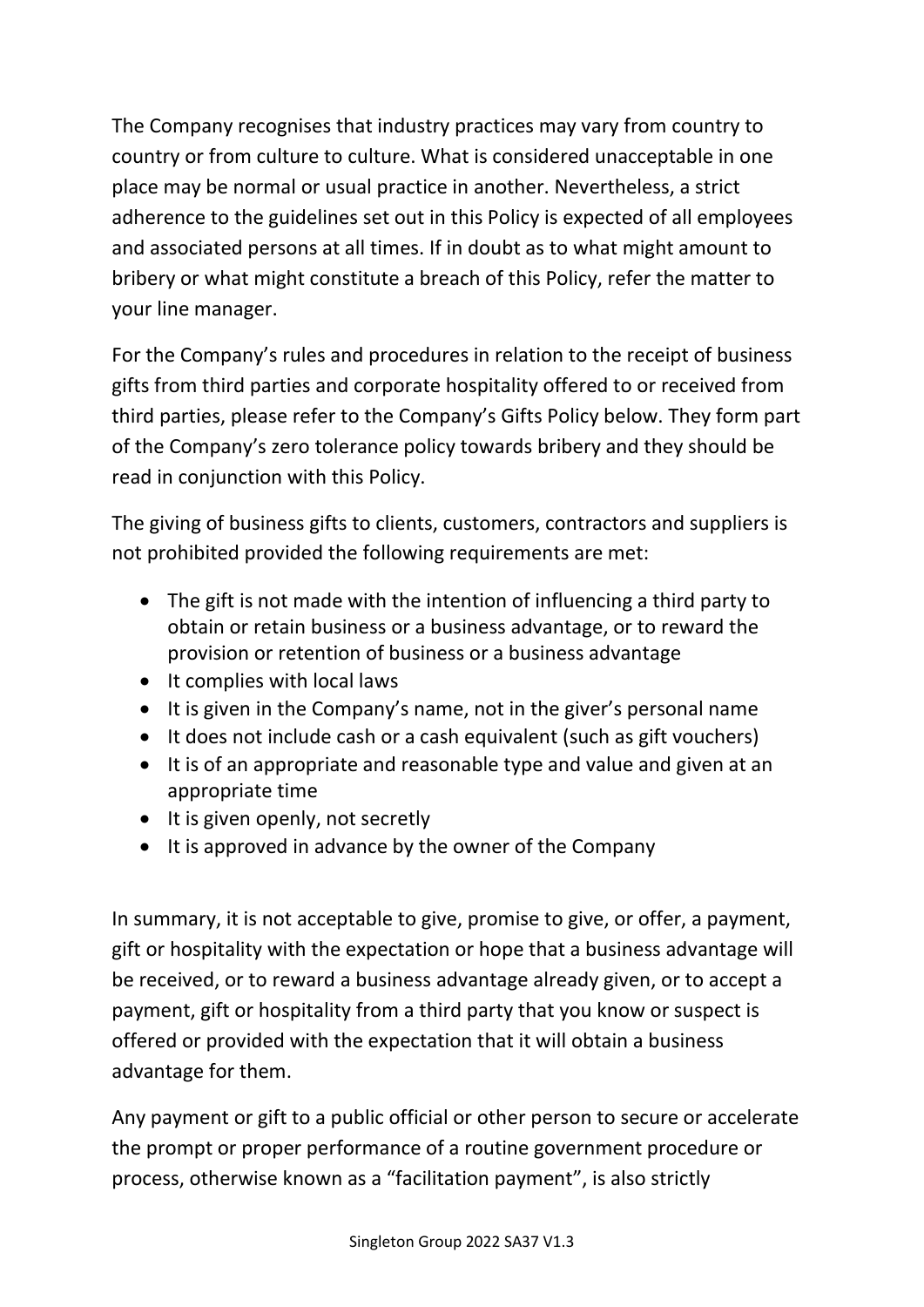prohibited. Facilitation payments are not commonly paid in the UK but they are common in some other jurisdictions.

### **Responsibilities and reporting procedure**

It is the contractual duty and responsibility of all employees and associated persons to take whatever reasonable steps are necessary to ensure compliance with this Policy and to prevent, detect and report any suspected bribery or. You must immediately disclose to the Company any knowledge or suspicion you may have that you, or any other employee or associated person, has plans to offer, promise or give a bribe or to request, agree to receive or accept a bribe in connection with the business of the Company. For the avoidance of doubt, this includes reporting your own wrongdoing. The duty to prevent, detect and report any incident of bribery and any potential risks rests not only with the owner of the Company but equally to all employees and associated persons.

The Company encourages all employees and associated persons to be vigilant and to report any unlawful conduct, suspicions or concerns promptly and without undue delay so that investigation may proceed and any action can be taken expeditiously. Confidentiality will be maintained during the investigation to the extent that this is practical and appropriate in the circumstances. The Company is committed to taking appropriate action against bribery and corruption. This could include either reporting the matter to an appropriate external government department, regulatory agency or the police and/or taking internal disciplinary action against relevant employees and/or terminating contracts with associated persons.

The Company will support anyone who raises genuine concerns in good faith under this Policy, even if they turn out to be mistaken. It is also committed to ensuring nobody suffers any detrimental treatment as a result of refusing to take part in bribery or corruption, or because of reporting in good faith their suspicion that an actual or potential bribery or corruption offence has taken place or may take place in the future.